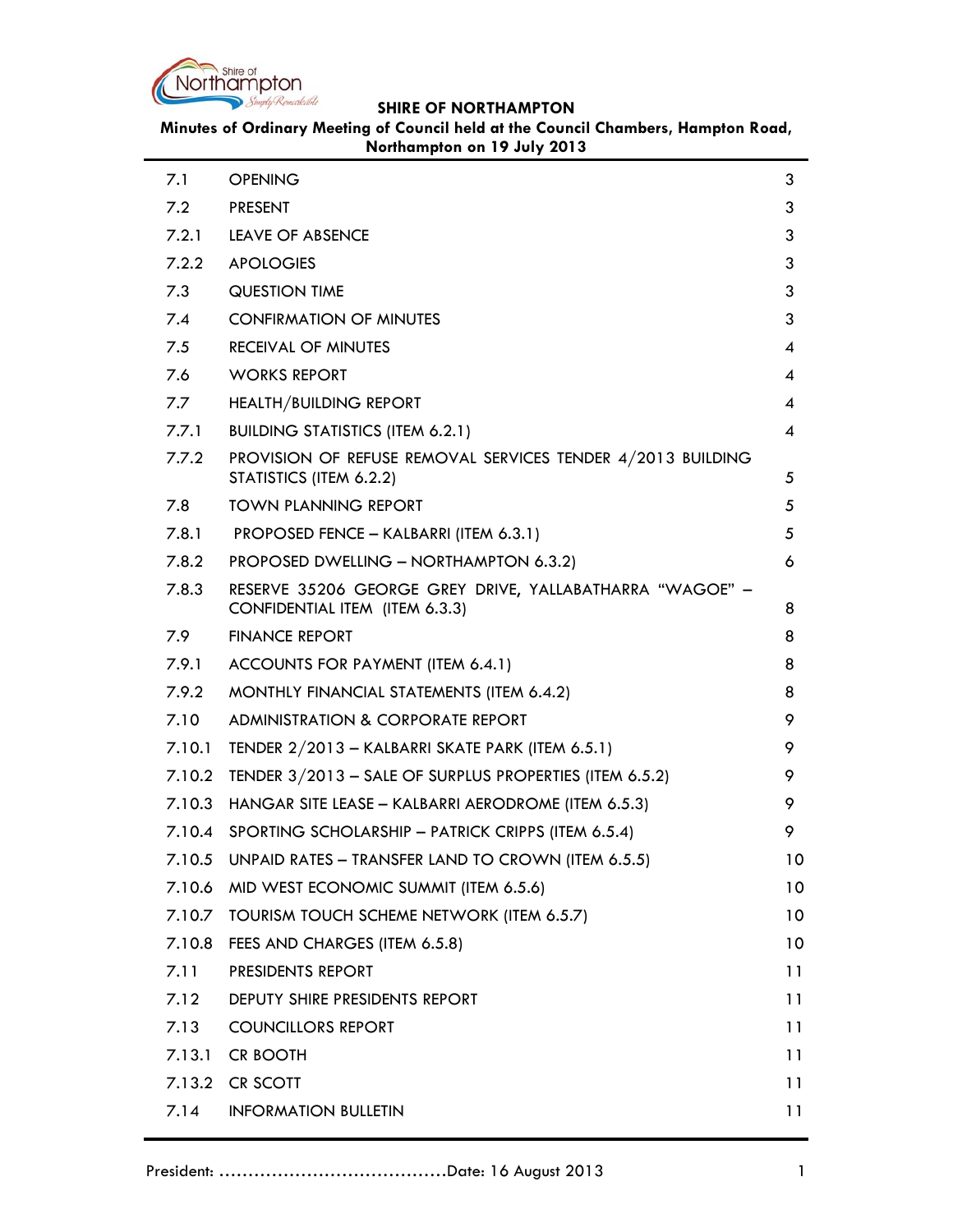

 $\mathbf{r}$ 

# **SHIRE OF NORTHAMPTON**

**Minutes of Ordinary Meeting of Council held at the Council Chambers, Hampton Road, Northampton on 19 July 2013**

| <b>TYPITIMITIPION ON TY JOIN 2013</b> |                                        |     |  |
|---------------------------------------|----------------------------------------|-----|--|
| 7.15                                  | NEW ITEMS OF BUSINESS                  |     |  |
|                                       | 7.15.1 AGED CARE                       | 11  |  |
|                                       | $7.15.2$ VIEWING PLATFORM – PINK LAKES | 12. |  |
| 7.16                                  | NEXT MEETING OF COUNCIL                | 12. |  |
| 7.17                                  | <b>CLOSURE</b>                         | 12. |  |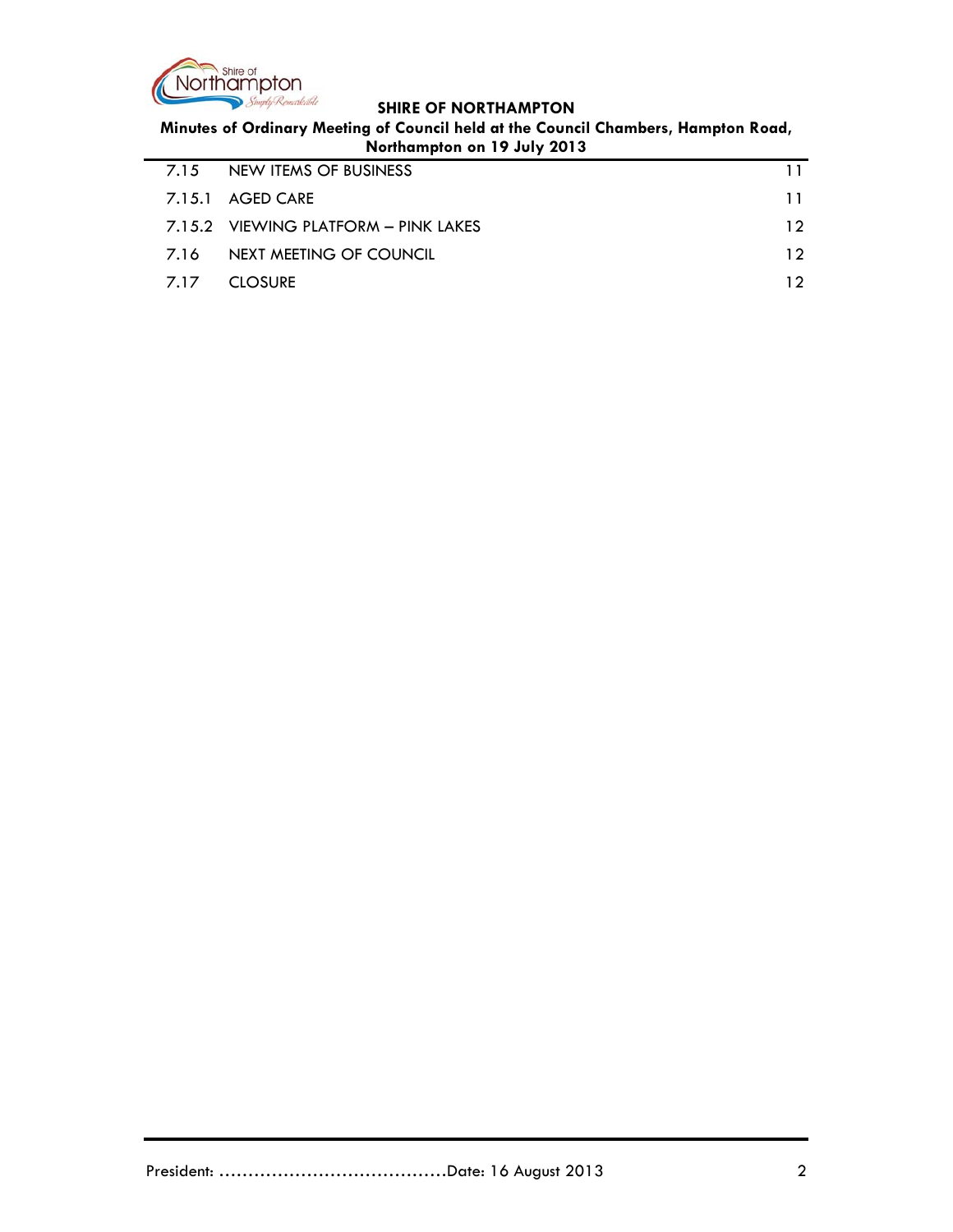

**Minutes of Ordinary Meeting of Council held at the Council Chambers, Hampton Road, Northampton on 19 July 2013**

#### **7.1 OPENING**

The President thanked all Councillors and members present for their attendance and declared the meeting open at 1.00pm.

### **7.2 PRESENT**

| Cr G Wilson               | President                                                                                             | Northampton Ward |
|---------------------------|-------------------------------------------------------------------------------------------------------|------------------|
| Cr B Cripps               | Deputy President                                                                                      | Northampton Ward |
| Cr S Stock-Standen        |                                                                                                       | Northampton Ward |
| Cr C Simkin               |                                                                                                       | Northampton Ward |
| Cr T Carson               |                                                                                                       | Northampton Ward |
| Cr J Booth                |                                                                                                       | Kalbarri Ward    |
| Cr D Pike                 |                                                                                                       | Kalbarri Ward    |
| Cr M Scott                |                                                                                                       | Kalbarri Ward    |
| Cr P Gliddon              |                                                                                                       | Kalbarri Ward    |
| Mr Garry Keeffe           | <b>Chief Executive Officer</b>                                                                        |                  |
| <b>Mr Grant Middleton</b> | Deputy Chief Executive Officer<br><b>Manager Works &amp; Technical Services</b><br>Mr Neil Broadhurst |                  |
|                           |                                                                                                       |                  |
| Mr Glenn Bangay           | Principal EHO/Building Surveyor                                                                       |                  |
| Mrs Kathryn Jackson       | <b>Acting Principal Planner</b>                                                                       |                  |

### **7.2.1 LEAVE OF ABSENCE**

#### Nil

#### **7.2.2 APOLOGIES**

Nil

#### **7.3 QUESTION TIME**

Nil

## **7.4 CONFIRMATION OF MINUTES**

7.4.1 CONFIRMATION OF MINUTES - ORDINARY COUNCIL MEETING 21st JUNE 2013

Moved Cr STOCK-STANDEN, seconded Cr SCOTT

That the minutes of the Ordinary Meeting of Council held on the 21st June 2013 be confirmed as a true and correct record.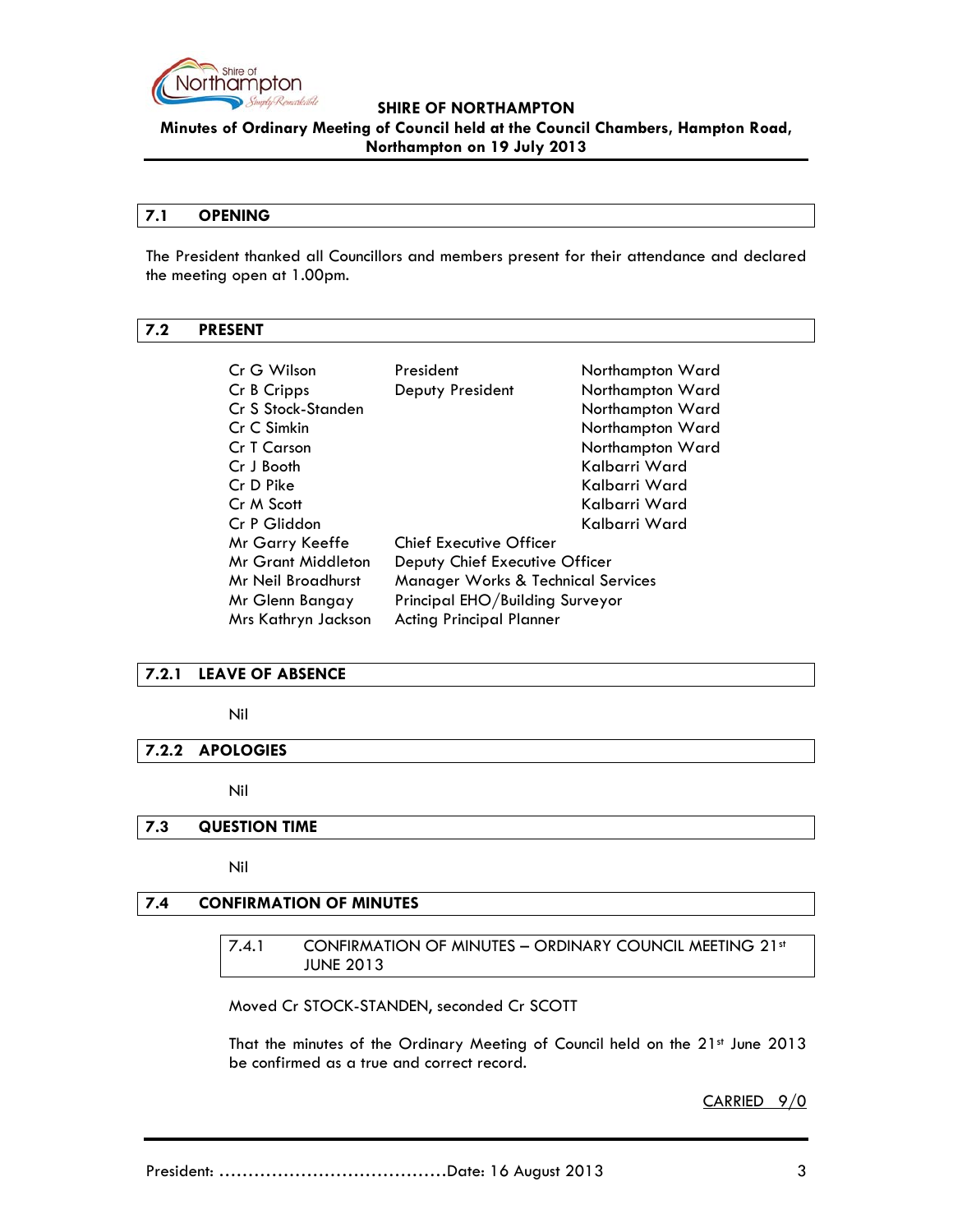

**Minutes of Ordinary Meeting of Council held at the Council Chambers, Hampton Road, Northampton on 19 July 2013**

7.4.2 BUSINESS ARISING FROM MINUTES

Nil

### **7.5 RECEIVAL OF MINUTES**

7.5.1 RECEIVAL OF MINUTES –BUSH FIRE ADVISORY COMMITTEE MEETING 29th MAY 2013

Moved Cr GLIDDON, seconded Cr SCOTT

That the minutes of the Bush Fire Advisory Committee held on the 29th May 2013 be received.

CARRIED 9/0

### 7.5.2 RESTRICTED AND PROHIBITED BURNING FOR 2013/2014

Moved Cr BOOTH, seconded Cr CARSON

That the following restricted and prohibited burning timeframes be adopted for 2013/2014 as recommended by the Bush Fire Advisory Committee.

| Restricted Period         | 15/09/2013 - 14/10/2013   |
|---------------------------|---------------------------|
| <b>Prohibited Burning</b> | 15/10/2013 - 01/03/2014   |
| <b>Restricted Period</b>  | $02/03/2014 - 15/04/2014$ |

CARRIED 9/0

### **7.6 WORKS REPORT**

7.6.1 MAINTENANCE WORKS/CONSTRUCTION WORKS PROGRAM (ITEM 6.1.1)

Noted

Mr Neil Broadhurst left the meeting at 1.15pm.

#### **7.7 HEALTH/BUILDING REPORT**

7.7.1 BUILDING STATISTICS (ITEM 6.2.1)

Noted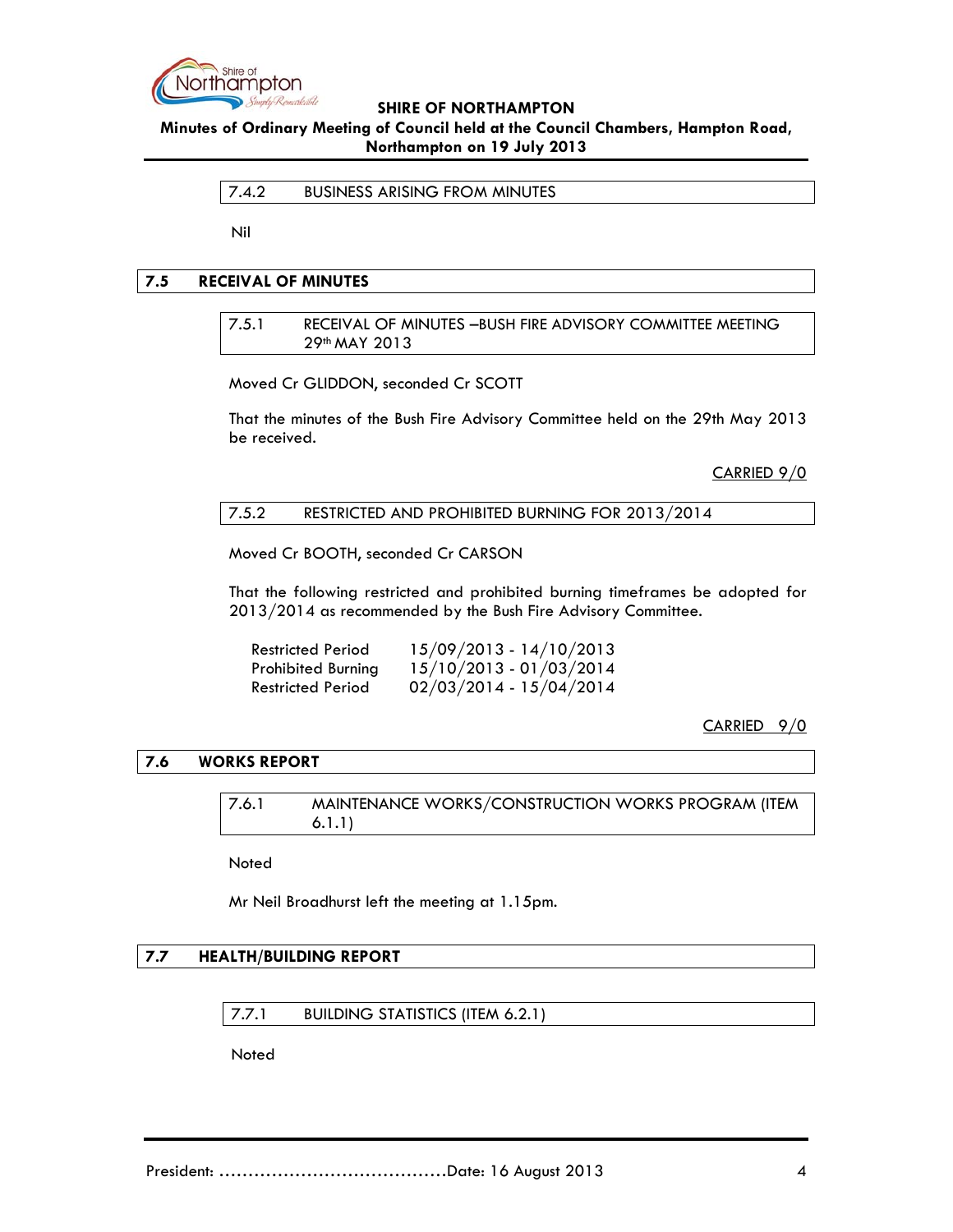

### **Minutes of Ordinary Meeting of Council held at the Council Chambers, Hampton Road, Northampton on 19 July 2013**

7.7.2 PROVISION OF REFUSE REMOVAL SERVICES TENDER 4/2013 BUILDING STATISTICS (ITEM 6.2.2)

Moved Cr STOCK-STANDEN, seconded Cr BOOTH

That Council;

- 1. Award Tender 4/2013 to Veolia Environmental Services for the tendered amounts, including clarifications, for a two year term with an option of a further three year extension , subject to mutual agreement between the Shire of Northampton and Veolia Environmental Services; and the tender to commence on the  $1<sup>st</sup>$  July 2013;
- 2. Give the Chief Executive Officer authority to seek legal advice on certain changes to the Tender Agreement proposed by Veolia Environmental Services and to negotiate other proposed changes to the Tender Agreement as requested by Veolia Environmental Services;
- 3. Advise Veolia Environmental Services that they are required to substantially upgrade the appearance and maintenance of the commercial front loader bins used on Council reserves and those that are provided to the commercial premises, the current bins are in need of replacement and/or repair.

## CARRIED BY AN ABSOLUTE MAJORITY 9/0

## **7.8 TOWN PLANNING REPORT**

7.8.1 PROPOSED FENCE – KALBARRI (ITEM 6.3.1)

Moved Cr BOOTH, seconded Cr CARSON

That Council grant formal planning approval for a 1.8m high colorbond fence to be constructed along the front property boundary of Lot 474 (No.116) Nanda Drive, Kalbarri subject to the following conditions:

a) Development shall be in accordance with the attached approved plan(s) dated 19 July 2013 and subject to any modifications required as a consequence of any condition(s) of this approval. The endorsed plan(s) shall not be modified or altered without the prior written approval of the local government;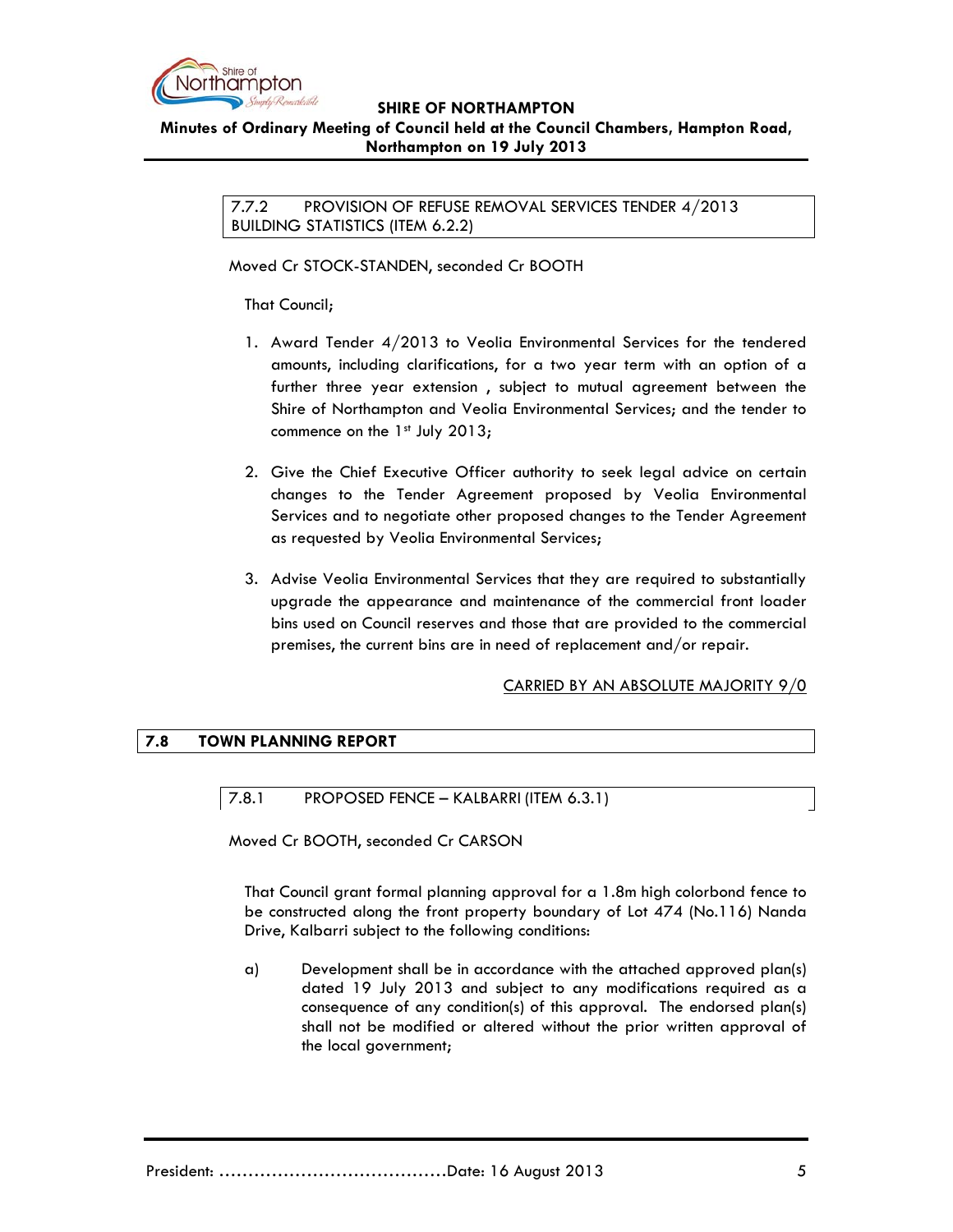

**Minutes of Ordinary Meeting of Council held at the Council Chambers, Hampton Road, Northampton on 19 July 2013**

- b) Any additions to or change of use of any part of the building or land (not the subject of this consent/approval) requires further application and planning approval for that use/addition;
- c) The front verge being landscaped effectively and maintained thereafter to the approval of the Local Government within 12 months from the completion of the dwelling;
- d) Any soils disturbed or deposited on site shall be stabilised to the approval of the Local Government;
- e) If the development/use the subject of this approval is not substantially completed within a period of 2 years after the date of the determination the approval shall lapse and be of no further effect;

#### Advice Notes:

- 1 Where an approval has lapsed, no development/use shall be carried out without the further approval of the local government having first been sought and obtained.
- 2 If an applicant is aggrieved by this determination there is a right (pursuant to the *Planning and Development Act 2005*) to have the decision reviewed by the State Administrative Tribunal. Such application must be made within 28 days from the date of this notice.

CARRIED 9/0

## 7.8.2 PROPOSED DWELLING – NORTHAMPTON 6.3.2)

Moved Cr STOCK-STANDEN, seconded Cr SIMKIN

That Council grant formal planning approval for a prefabricated dwelling to be located upon Lot 53 (No.110) West Street, Northampton subject to the following conditions:

- a) Development shall be in accordance with the attached approved plan(s) dated 19 July 2013 and subject to any modifications required as a consequence of any condition(s) of this approval. The endorsed plan(s) shall not be modified or altered without the prior written approval of the local government;
- b) Any additions to or change of use of any part of the building or land (not the subject of this consent/approval) requires further application and planning approval for that use/addition;
- c) The walls and roof of the dwelling are to clad in coated metal sheeting (colorbond) of a colour and finish that is to the approval of the Local Government;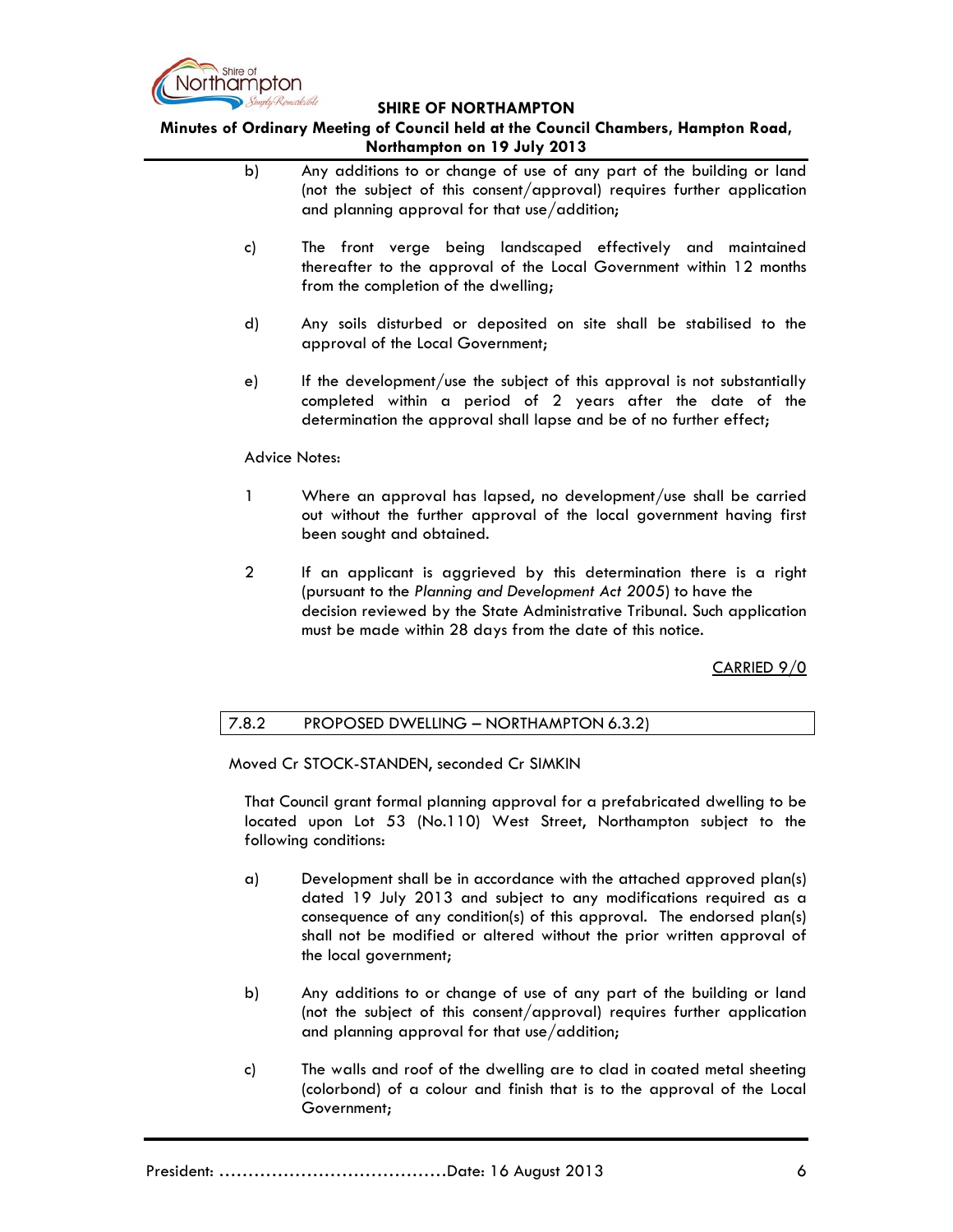

**Minutes of Ordinary Meeting of Council held at the Council Chambers, Hampton Road, Northampton on 19 July 2013**

- d) All verandah posts, rafters, downpipes, gutters and facias are to be painted or constructed in the same colours and/or materials that are complementary and/or matching to the walls and roof of the proposed dwelling to the approval of the Local Government;
- e) The front setback area being landscaped effectively and maintained thereafter to the approval of the Local Government within 12 months from the completion of the dwelling;
- f) Any soils disturbed or deposited on site shall be stabilised to the approval of the Local Government;
- g) Installation of crossing place/s to the standards and specifications of the Local Government;
- h) All stormwater is to be disposed of onsite to the approval of the Local Government;
- i) A building licence shall be issued by the Local Government prior to the commencement of any work on the site.
- j) If the development/use the subject of this approval is not substantially completed within a period of 2 years after the date of the determination the approval shall lapse and be of no further effect;

Advice Notes:

- 1 Where an approval has lapsed, no development/use shall be carried out without the further approval of the local government having first been sought and obtained.
- 2 If an applicant is aggrieved by this determination there is a right (pursuant to the *Planning and Development Act 2005*) to have the decision reviewed by the State Administrative Tribunal. Such application must be made within 28 days from the date of this notice.

## CARRIED 9/0

Moved Cr SIMKIN, seconded Cr SCOTT

That due to the commercial confidential nature of item 6.3.3 that the meeting progress "*in camera"* at 1.41pm.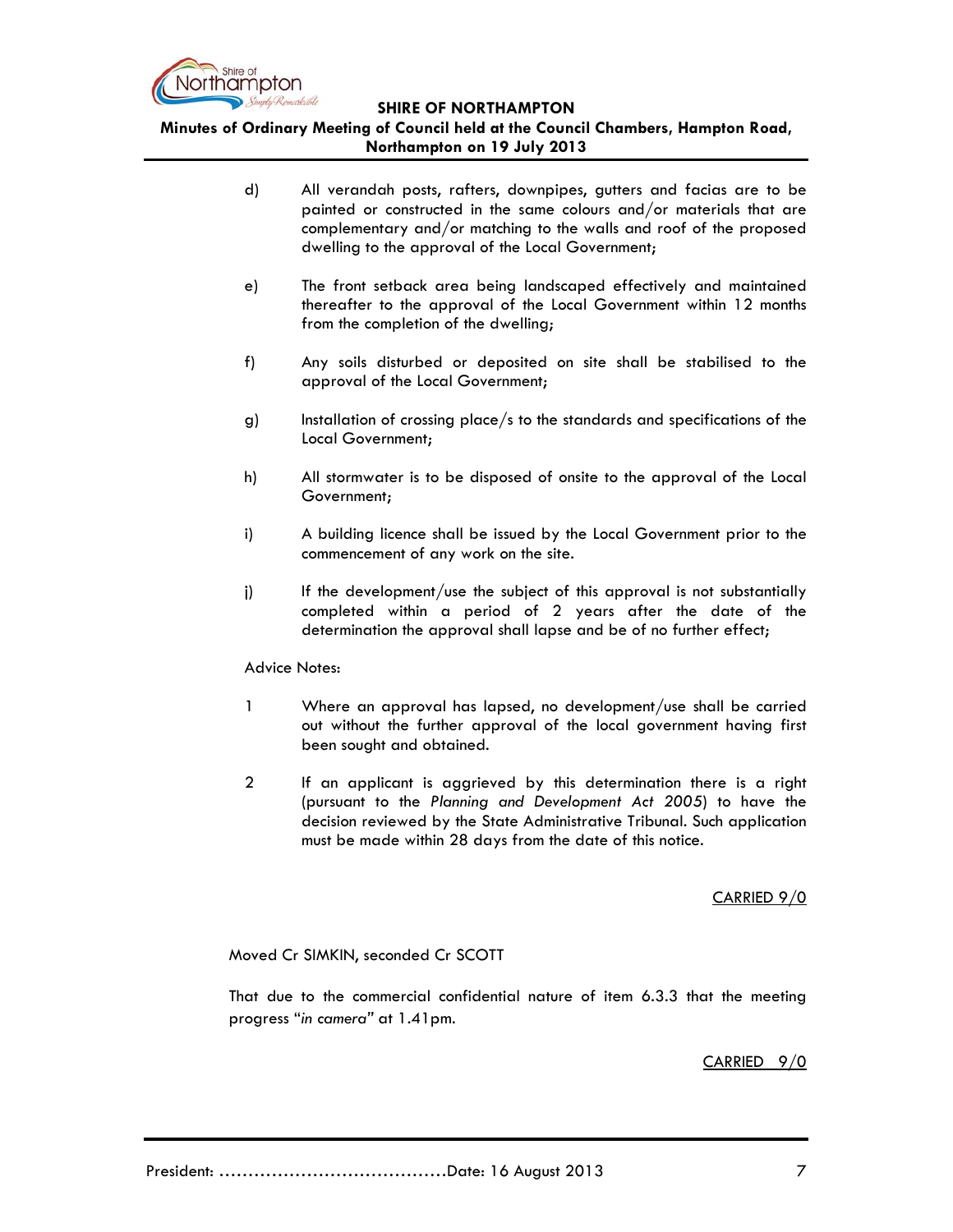

## **SHIRE OF NORTHAMPTON Minutes of Ordinary Meeting of Council held at the Council Chambers, Hampton Road, Northampton on 19 July 2013**

Moved Cr BOOTH, seconded Cr SCOTT

That Council no longer proceed "*in camera"* at 1.50pm.

CARRIED 9/0

## 7.8.3 RESERVE 35206 GEORGE GREY DRIVE, YALLABATHARRA "WAGOE" – CONFIDENTIAL ITEM (ITEM 6.3.3)

Moved Cr GLIDDON, seconded Cr SCOTT

That Council refund \$3000+GST to 'Wagoe Chalets' as the Department of Lands have advised the Shire of Northampton that it does not have a Management Order for Reserve 35206 and is therefore unable to enter into a licence agreement for the use of the reserve.

## CARRIED BY AN ABSOLUTE MAJORITY 9/0

Mrs Kathryn Jackson left the meeting at 1.52pm.

# **7.9 FINANCE REPORT**

## 7.9.1 ACCOUNTS FOR PAYMENT (ITEM 6.4.1)

Moved Cr STOCK-STANDEN, seconded Cr SIMKIN

That Municipal Fund Cheques 19754 to 19798 inclusive, totalling \$68,867.04, Municipal EFT payments numbered EFT11314 to EFT11411 inclusive totalling \$299,635.82, Direct Debit payments GJ12-02 to GJ12-07 totalling \$3,640.44 Trust Fund Cheques 1910-1910, totalling \$55,000.00 be passed for payment and the items therein be declared authorised expenditure.

## CARRIED BY AN ABSOLUTE MAJORITY 9/0

## 7.9.2 MONTHLY FINANCIAL STATEMENTS (ITEM 6.4.2)

Moved Cr SIMKIN, seconded Cr BOOTH

That Council adopts the un-audited Monthly Financial Report for the period ending 30 June 2013.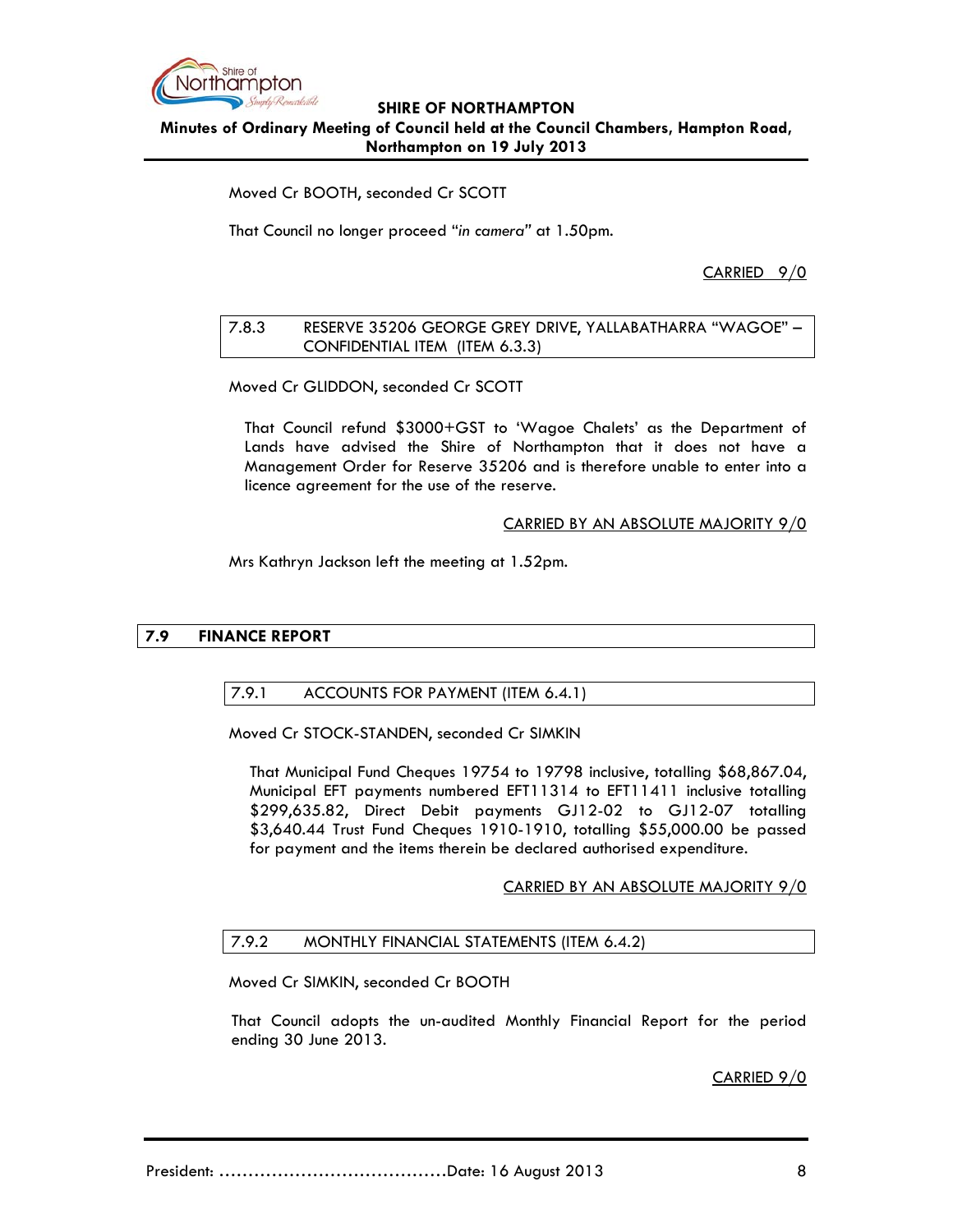

## **SHIRE OF NORTHAMPTON Minutes of Ordinary Meeting of Council held at the Council Chambers, Hampton Road, Northampton on 19 July 2013**

## **7.10 ADMINISTRATION & CORPORATE REPORT**

7.10.1 TENDER 2/2013 – KALBARRI SKATE PARK (ITEM 6.5.1)

Moved Cr BOOTH, seconded Cr STOCK-STANDEN

That Council accepts the tender submitted by Convic to undertake the construction of the Kalbarri Skate Park and it be based on the Mt Eliza Skate Park design

CARRIED 9/0

Cr Cripps declared an interest in item 6.5.2 and left the meeting at 2.13pm

Moved Cr STOCK-STANDEN, seconded Cr SCOTT

That Council does not accept the property tenders as they are well below market value and lists the properties for sale with a local Real Estate Agency

CARRIED 8/0

Cr Cripps rejoined the meeting at 2.17pm

#### 7.10.3 HANGAR SITE LEASE – KALBARRI AERODROME (ITEM 6.5.3)

Moved Cr BOOTH, seconded Cr PIKE

That Council approves the lease of 176m2 of land at the Kalbarri Aerodrome to Greg McFarlane for a period of 10 years at a lease fee of \$2.00 per square metre and that rates not be levied on the area of land under lease.

#### CARRIED BY AN ABSOLUTE MAJORITY 9/0

Cr Cripps declared an interest in item 6.5.4 and left the meeting at 2.21pm

## 7.10.4 SPORTING SCHOLARSHIP – PATRICK CRIPPS (ITEM 6.5.4)

Moved Cr GLIDDEN, seconded Cr BOOTH

That Council not approve the scholarship application as it does not comply with scholarship guidelines.

CARRIED 7/1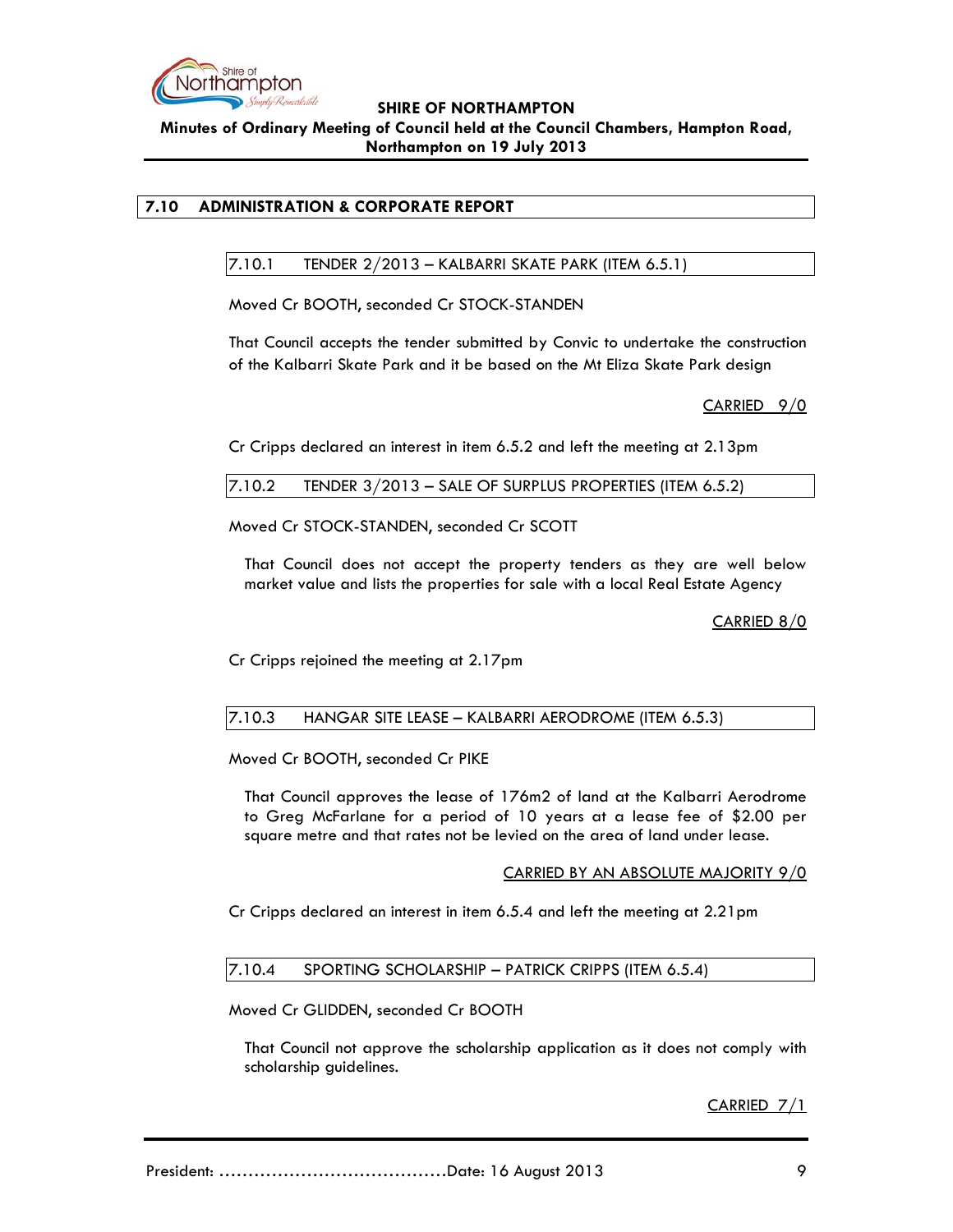

**Minutes of Ordinary Meeting of Council held at the Council Chambers, Hampton Road, Northampton on 19 July 2013**

Cr Cripps rejoined the meeting at 2.24pm

7.10.5 UNPAID RATES – TRANSFER LAND TO CROWN (ITEM 6.5.5)

Moved Cr CARSON, seconded Cr PIKE

That Council:

- 1. Write off the outstanding rate debt on Victoria Location 1146 to the value of \$12,543.46.
- 2. Make application to the Minister for Local Government to have Victoria Location 1146 revested in the Crown.

### CARRIED BY AN ABSOLUTE MAJORITY 9/0

## 7.10.6 MID WEST ECONOMIC SUMMIT (ITEM 6.5.6)

Moved Cr PIKE, seconded Cr STOCK-STANDEN

That Council approve the attendance of Councillor Booth to the 2013 Mid West Economic Summit and the expenditure for registration be declared authorised expenditure.

#### CARRIED BY AN ABSOLUTE MAJORITY 9/0

#### 7.10.7 TOURISM TOUCH SCHEME NETWORK (ITEM 6.5.7)

Moved Cr GLIDDEN, seconded Cr CRIPPS

That Council:

Confirm its involvement in the Touchscreen Network including promotional material associated with the Shire.

Obtain a quotation for the installation of a Touchscreen in Northampton.

CARRIED 9/0

#### 7.10.8 FEES AND CHARGES (ITEM 6.5.8)

Moved Cr SCOTT, seconded Cr CARSON

That Council charge Taylor's Roadshow a fee of \$200.00 for the use of the Kalbarri Foreshore.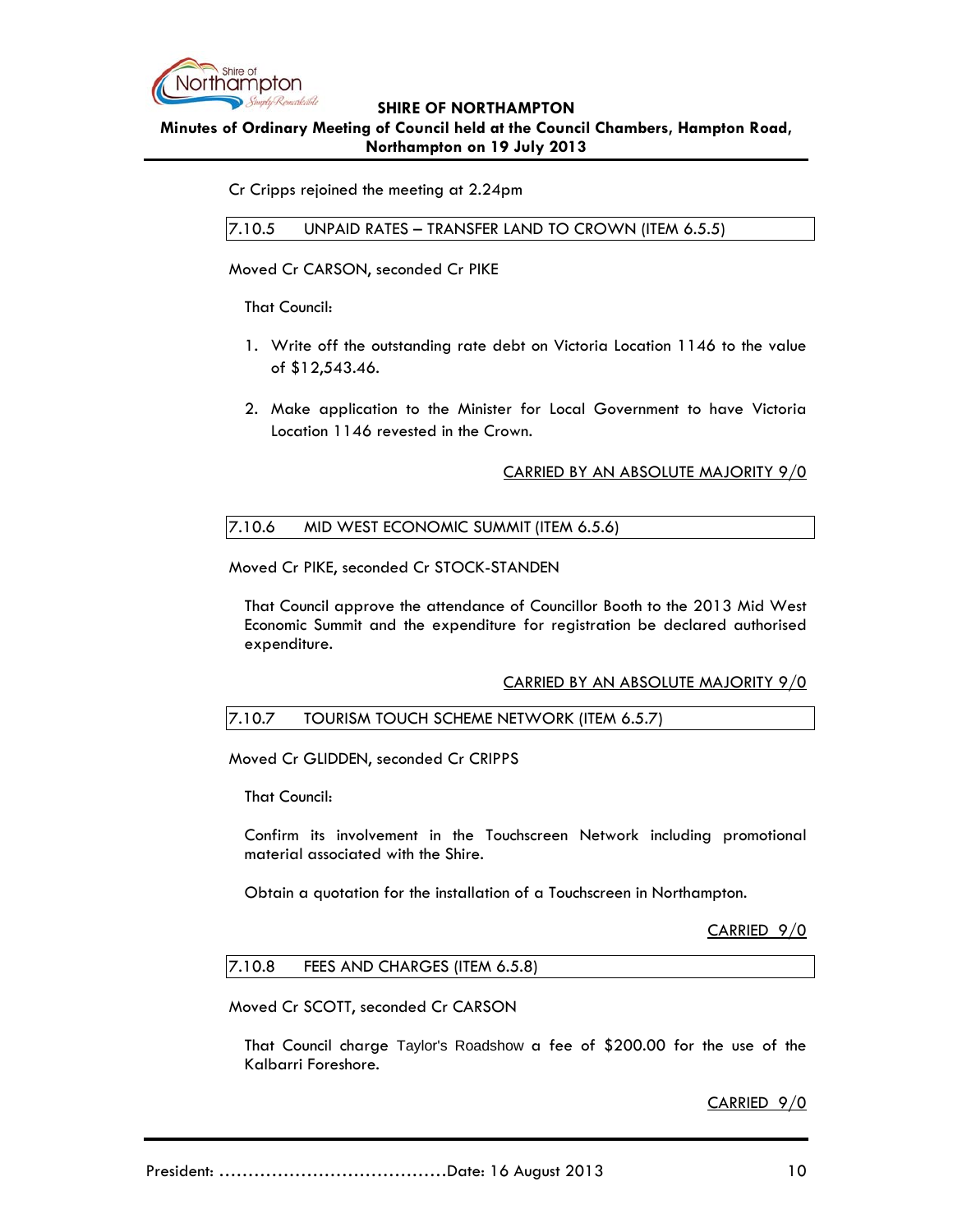

## **SHIRE OF NORTHAMPTON Minutes of Ordinary Meeting of Council held at the Council Chambers, Hampton Road, Northampton on 19 July 2013**

### **7.11 PRESIDENTS REPORT**

Since the last Council meeting Cr Wilson reported on his attendance at the following:

WALGA North Zone meeting in Mingenew on 24<sup>th</sup> June with the CEO.

WALGA Forum in Geraldton with the CEO. Survey results from the forum will be independently assessed for presentation to WALGA.

#### **7.12 DEPUTY SHIRE PRESIDENTS REPORT**

Since the last Council meeting Cr Cripps with the President met with Graham Leggett on  $24<sup>th</sup>$ June in relation to illegal camping.

### **7.13 COUNCILLORS REPORT**

#### 7.13.1 CR BOOTH

Since the last Council meeting Cr Booth reported on her attendance at the Kalbarri Visitor Centre General Meeting and Kalbarri Visitor Centre Budget Meeting for 2013/2014.

#### 7.13.2 CR SCOTT

Since the last Council meeting Cr Scott reported on his attendance at a Foreshore Development workshop. Cr Scott advised that a full report on the Foreshore proposals will be received in several weeks.

#### **7.14 INFORMATION BULLETIN**

**Noted** 

# **7.15 NEW ITEMS OF BUSINESS**

7.15.1 AGED CARE

Moved Cr STOCK-STANDEN, seconded Cr PIKE

That the President corresponds to the State and Federal Ministers for the age expressing concern of the lack of aged care in the form of hospice care and independent living units within the area from Northampton to Carnarvon